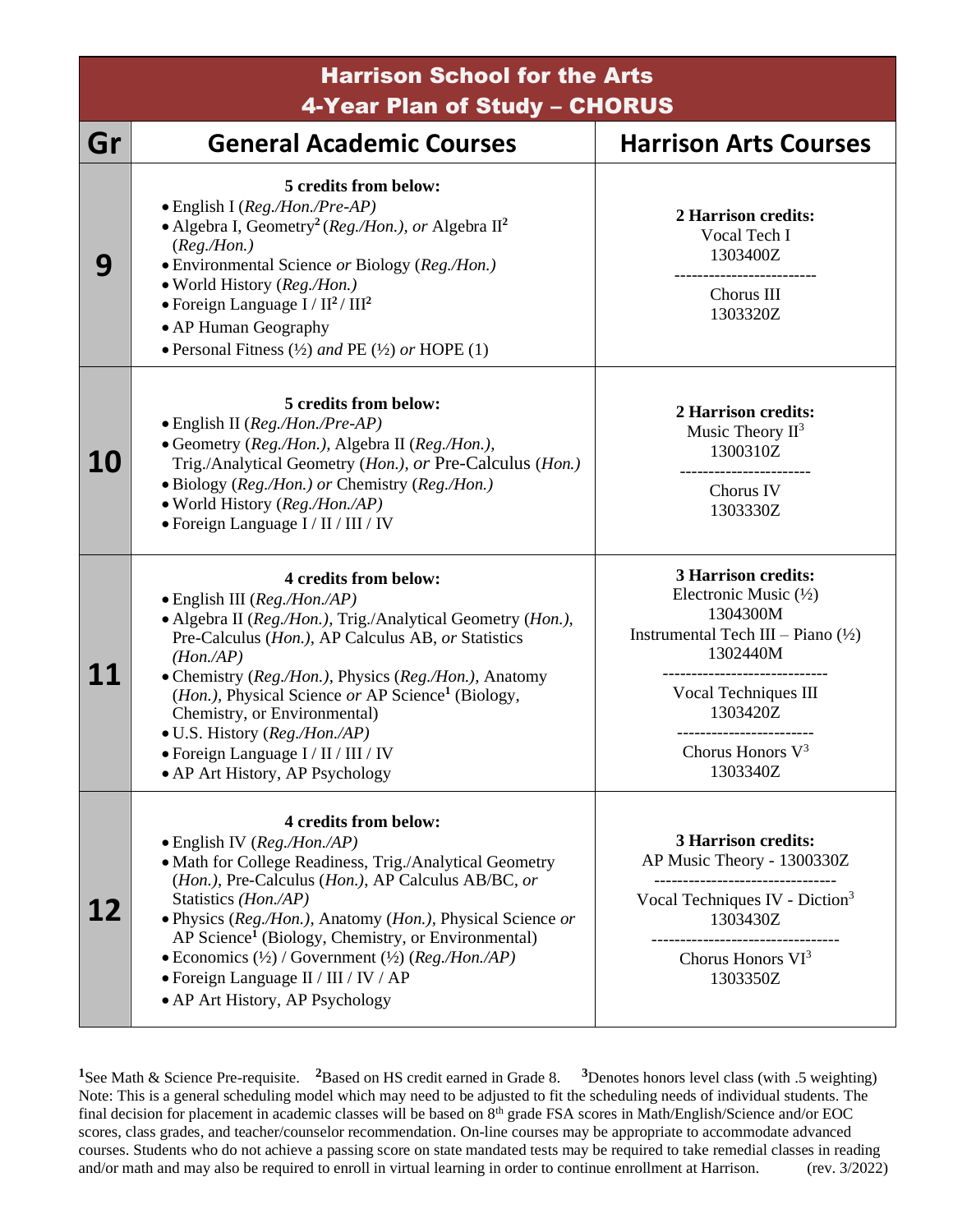| <b>Harrison School for the Arts</b><br>4-Year Plan of Study - CREATIVE WRITING |                                                                                                                                                                                                                                                                                                                                                                                                                                                                                                       |                                                                                                                                                                           |
|--------------------------------------------------------------------------------|-------------------------------------------------------------------------------------------------------------------------------------------------------------------------------------------------------------------------------------------------------------------------------------------------------------------------------------------------------------------------------------------------------------------------------------------------------------------------------------------------------|---------------------------------------------------------------------------------------------------------------------------------------------------------------------------|
| Gr                                                                             | <b>General Academic Courses</b>                                                                                                                                                                                                                                                                                                                                                                                                                                                                       | <b>Harrison Arts Courses</b>                                                                                                                                              |
| 9                                                                              | 5 credits from below:<br>· English I (Reg./Hon./Pre-AP)<br>• Algebra I, Geometry <sup>2</sup> (Reg./Hon.), or Algebra $II^2$<br>(Reg. / Hon.)<br>• Environmental Science or Biology (Reg./Hon.)<br>· World History (Reg./Hon.)<br>• Foreign Language $I / II^2 / III^2$<br>• AP Human Geography<br>• Personal Fitness $(\frac{1}{2})$ and PE $(\frac{1}{2})$ or HOPE (1)                                                                                                                              | 2 Harrison credits:<br>Writing 1& 2 (Elements of Style)<br>1009300Z & 1009310Z<br>Creative Writing 1& 2<br>(Survey Courses)<br>1009320Z & 1009330Z                        |
| <b>10</b>                                                                      | 5 credits from below:<br>· English II (Reg./Hon./Pre-AP)<br>• Geometry (Reg./Hon.), Algebra II (Reg./Hon.),<br>Trig./Analytical Geometry (Hon.), or Pre-Calculus (Hon.)<br>· Biology (Reg./Hon.) or Chemistry (Reg./Hon.)<br>• World History (Reg./Hon./AP)<br>• Foreign Language I / II / III / IV                                                                                                                                                                                                   | 2 Harrison credits:<br>Creative Writing $33$<br>(Creative Nonfiction)<br>1009331Z<br>Screenwriting I / DVT 3<br>8201430Z                                                  |
| 11                                                                             | 4 credits from below:<br>$\bullet$ English III (Reg./Hon./AP)<br>• Algebra II (Reg./Hon.), Trig./Analytical Geometry (Hon.),<br>Pre-Calculus (Hon.), AP Calculus AB, or Statistics<br>$(Hon \, AB)$<br>• Chemistry (Reg./Hon.), Physics (Reg./Hon.), Anatomy<br>(Hon.), Physical Science or AP Science <sup>1</sup> (Biology,<br>Chemistry, or Environmental)<br>• U.S. History (Reg./Hon./AP)<br>· Foreign Language I / II / III / IV<br>• AP Art History, AP Psychology                             | <b>3 Harrison credits:</b><br>Creative Writing $4^3$<br>(Short Fiction)<br>1009332Z<br>Playwriting<br>1009350Z<br>Literature in the Arts 1 & $2^3$<br>1005350Z & 1005360Z |
|                                                                                | 4 credits from below:<br>$\bullet$ English IV ( <i>Reg./Hon./AP</i> )<br>• Math for College Readiness, Trig./Analytical Geometry<br>(Hon.), Pre-Calculus (Hon.), AP Calculus AB/BC, or<br>Statistics (Hon./AP)<br>· Physics (Reg./Hon.), Anatomy (Hon.), Physical Science or<br>AP Science <sup>1</sup> (Biology, Chemistry, or Environmental)<br>• Economics $(\frac{1}{2})$ / Government $(\frac{1}{2})$ (Reg./Hon./AP)<br>• Foreign Language II / III / IV / AP<br>• AP Art History, AP Psychology | <b>3 Harrison credits:</b><br>Great Books <sup>3</sup><br>1020860Z<br>Journalism $5^3$<br>1006331Z<br>Journalism $63$<br>1006332Z                                         |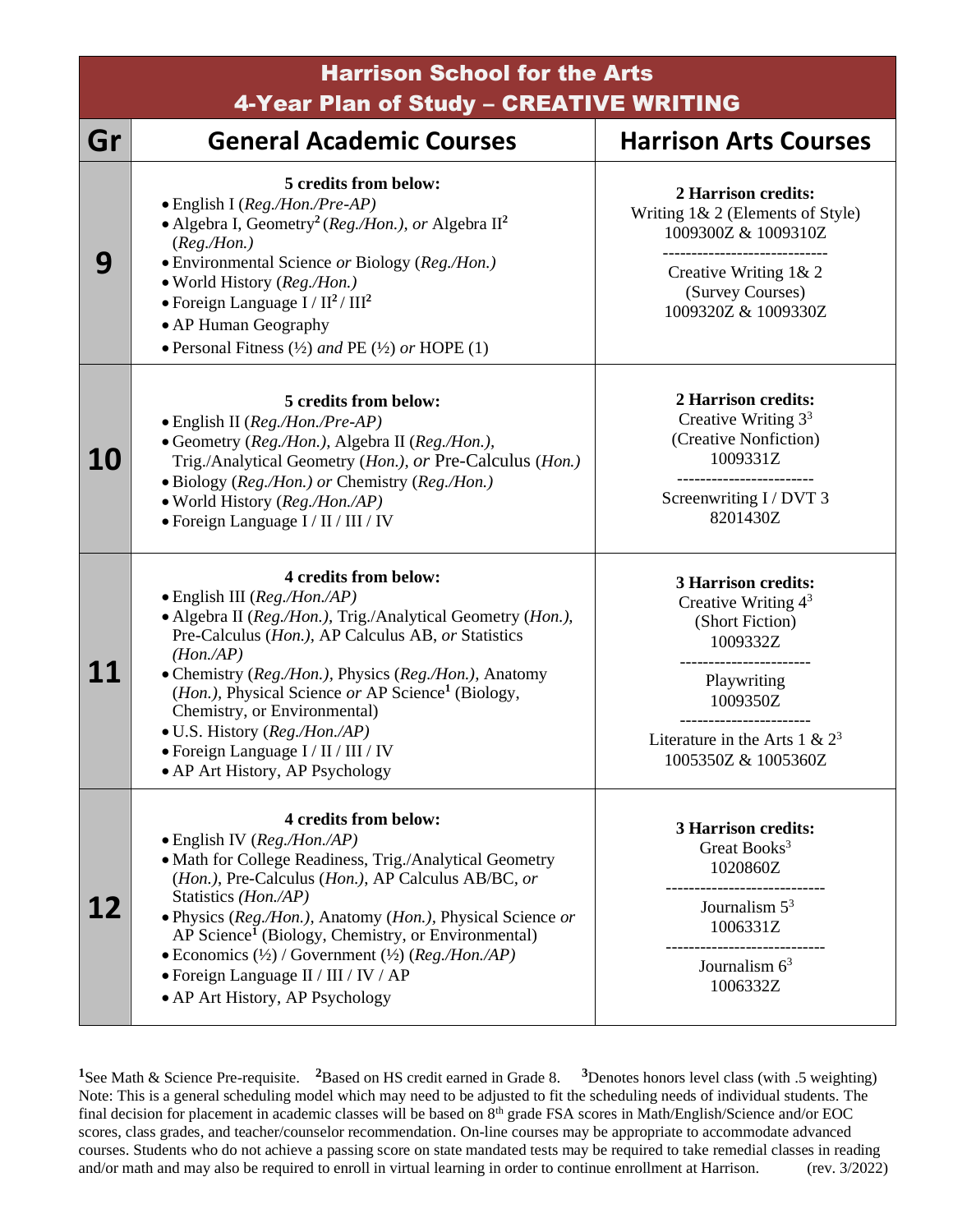Harrison School for the Arts 4-Year Plan of Study – DANCE

| Gr        | <b>General Academic Courses</b>                                                                                                                                                                                                                                                                                                                                                                                                                                                              | <b>Harrison Arts Courses</b>                                                                                                                                                                |
|-----------|----------------------------------------------------------------------------------------------------------------------------------------------------------------------------------------------------------------------------------------------------------------------------------------------------------------------------------------------------------------------------------------------------------------------------------------------------------------------------------------------|---------------------------------------------------------------------------------------------------------------------------------------------------------------------------------------------|
| 9         | 5 credits from below:<br>· English I (Reg./Hon./Pre-AP)<br>• Algebra I, Geometry <sup>2</sup> (Reg./Hon.), or Algebra $\mathbb{I}^2$<br>(Reg. / Hon.)<br>• Environmental Science or Biology (Reg./Hon.)<br>· World History (Reg./Hon.)<br>$\bullet$ Foreign Language I / $II^2$ / $III^2$<br>• AP Human Geography<br>• Personal Fitness $(\frac{1}{2})$ and PE $(\frac{1}{2})$ or HOPE $(1)$                                                                                                 | 2 Harrison credits:<br><b>Ballet I</b><br>0300340Z<br>Dance Repertory I<br>0300400Z                                                                                                         |
| <b>10</b> | 5 credits from below:<br>$\bullet$ English II (Reg./Hon./Pre-AP)<br>• Geometry (Reg./Hon.), Algebra II (Reg./Hon.),<br>Trig./Analytical Geometry (Hon.), or Pre-Calculus (Hon.)<br>• Biology (Reg./Hon.) or Chemistry (Reg./Hon.)<br>· World History (Reg./Hon./AP)<br>• Foreign Language I / II / III / IV                                                                                                                                                                                  | 2 Harrison credits:<br><b>Ballet II</b><br>0300350Z<br>Dance Repertory II<br>0300410Z                                                                                                       |
| 11        | 4 credits from below:<br>$\bullet$ English III (Reg./Hon./AP)<br>• Algebra II (Reg./Hon.), Trig./Analytical Geometry (Hon.),<br>Pre-Calculus (Hon.), AP Calculus AB, or Statistics<br>$(Hon.$ /AP)<br>• Chemistry (Reg./Hon.), Physics (Reg./Hon.), Anatomy<br>( <i>Hon.</i> ), Physical Science or AP Science <sup>1</sup> (Biology,<br>Chemistry, or Environmental)<br>• U.S. History (Reg./Hon./AP)<br>• Foreign Language I / II / III / IV<br>• AP Art History, AP Psychology            | <b>3 Harrison credits:</b><br><b>Ballet III</b><br>0300360Z<br>-----------------<br>Dance Repertory III <sup>3</sup><br>0300420Z<br>Dance Techniques III (Anatomy) <sup>3</sup><br>0300330Z |
| 12        | 4 credits from below:<br>$\bullet$ English IV (Reg./Hon./AP)<br>• Math for College Readiness, Trig./Analytical Geometry<br>(Hon.), Pre-Calculus (Hon.), AP Calculus AB/BC, or<br>Statistics (Hon./AP)<br>· Physics (Reg./Hon.), Anatomy (Hon.), Physical Science or<br>AP Science <sup>1</sup> (Biology, Chemistry, or Environmental)<br>• Economics $(\frac{1}{2})$ / Government $(\frac{1}{2})$ (Reg./Hon./AP)<br>• Foreign Language II / III / IV / AP<br>• AP Art History, AP Psychology | <b>3 Harrison credits:</b><br>Ballet $IV3$<br>0300370Z<br>--------------<br>Dance Repertory IV <sup>3</sup><br>0300430Z<br>Dance Techniques IV (Choreography) <sup>3</sup><br>0300334Z      |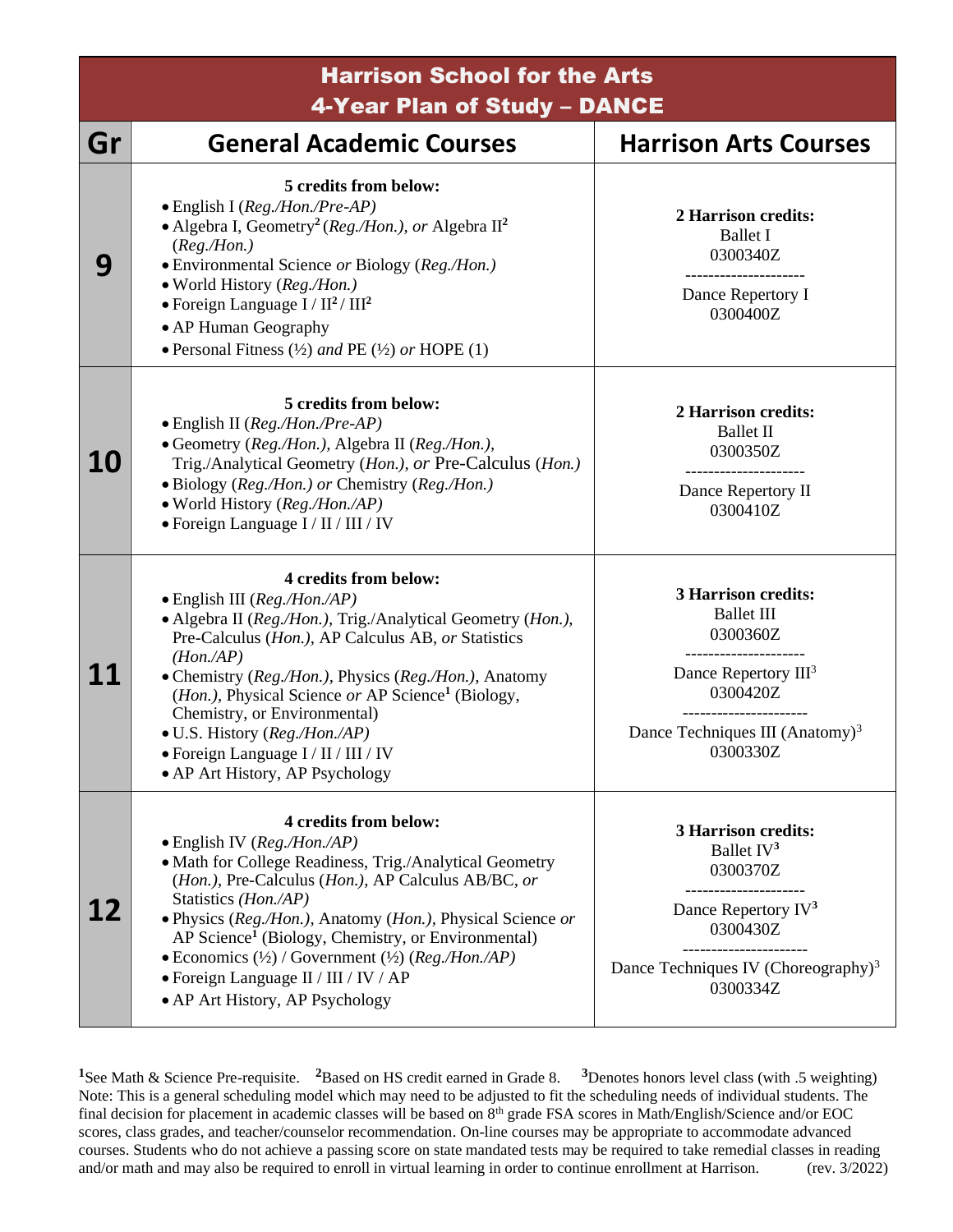| <b>Harrison School for the Arts</b><br>4-Year Plan of Study - GUITAR |                                 |                              |
|----------------------------------------------------------------------|---------------------------------|------------------------------|
|                                                                      |                                 |                              |
| Gr                                                                   | <b>General Academic Courses</b> | <b>Harrison Arts Courses</b> |

| u         | OCHEI AI ALAUCHIIL LUUISES                                                                                                                                                                                                                                                                                                                                                                                                                                                           | <u> HAITISUILAI IS CUUISES</u>                                                                                                                                                                                                       |
|-----------|--------------------------------------------------------------------------------------------------------------------------------------------------------------------------------------------------------------------------------------------------------------------------------------------------------------------------------------------------------------------------------------------------------------------------------------------------------------------------------------|--------------------------------------------------------------------------------------------------------------------------------------------------------------------------------------------------------------------------------------|
| 9         | 5 credits from below:<br>$\bullet$ English I (Reg./Hon./Pre-AP)<br>• Algebra I, Geometry <sup>2</sup> (Reg./Hon.), or Algebra $II^2$<br>(Reg. / Hon.)<br>• Environmental Science or Biology (Reg./Hon.)<br>• World History (Reg./Hon.)<br>$\bullet$ Foreign Language I / II <sup>2</sup> / III <sup>2</sup><br>• AP Human Geography<br>• Personal Fitness $(\frac{1}{2})$ and PE $(\frac{1}{2})$ or HOPE (1)                                                                         | 2 Harrison credits:<br><b>Instrumental Tech I</b><br>1302420Z<br>Guitar I<br>1301320Z                                                                                                                                                |
| <b>10</b> | 5 credits from below:<br>· English II (Reg./Hon./Pre-AP)<br>• Geometry (Reg./Hon.), Algebra II (Reg./Hon.),<br>Trig./Analytical Geometry (Hon.), or Pre-Calculus (Hon.)<br>· Biology (Reg./Hon.) or Chemistry (Reg./Hon.)<br>• World History (Reg./Hon./AP)<br>• Foreign Language I / II / III / IV                                                                                                                                                                                  | 2 Harrison credits:<br>Music Theory $II^3$<br>1300310Z<br>Guitar II<br>1301330Z                                                                                                                                                      |
|           | 4 credits from below:<br>$\bullet$ English III (Reg./Hon./AP)<br>• Algebra II (Reg./Hon.), Trig./Analytical Geometry (Hon.),<br>Pre-Calculus (Hon.), AP Calculus AB, or Statistics<br>$(Hon \, AB)$<br>• Chemistry (Reg./Hon.), Physics (Reg./Hon.), Anatomy<br>( <i>Hon.</i> ), Physical Science or AP Science <sup>1</sup> (Biology,<br>Chemistry, or Environmental)<br>• U.S. History (Reg./Hon./AP)<br>• Foreign Language I / II / III / IV<br>• AP Art History, AP Psychology   | <b>3 Harrison credits:</b><br>Electronic Music $(\frac{1}{2})$<br>1304300M<br>Instrumental Tech III – Piano $(\frac{1}{2})$<br>1302440M<br>-------------------<br><b>Instrumental Tech III</b><br>1302440Z<br>Guitar III<br>1301340Z |
| 12        | 4 credits from below:<br>· English IV (Reg./Hon./AP)<br>• Math for College Readiness, Trig./Analytical Geometry<br>(Hon.), Pre-Calculus (Hon.), AP Calculus AB/BC, or<br>Statistics (Hon./AP)<br>• Physics (Reg./Hon.), Anatomy (Hon.), Physical Science or<br>AP Science <sup>1</sup> (Biology, Chemistry, or Environmental)<br>• Economics $(\frac{1}{2})$ / Government $(\frac{1}{2})$ (Reg./Hon./AP)<br>• Foreign Language II / III / IV / AP<br>• AP Art History, AP Psychology | <b>3 Harrison credits:</b><br>AP Music Theory - 1300330Z<br>Instrumental Tech $IV3$<br>1302450Z<br>Guitar Honors $IV3$<br>1301350Z                                                                                                   |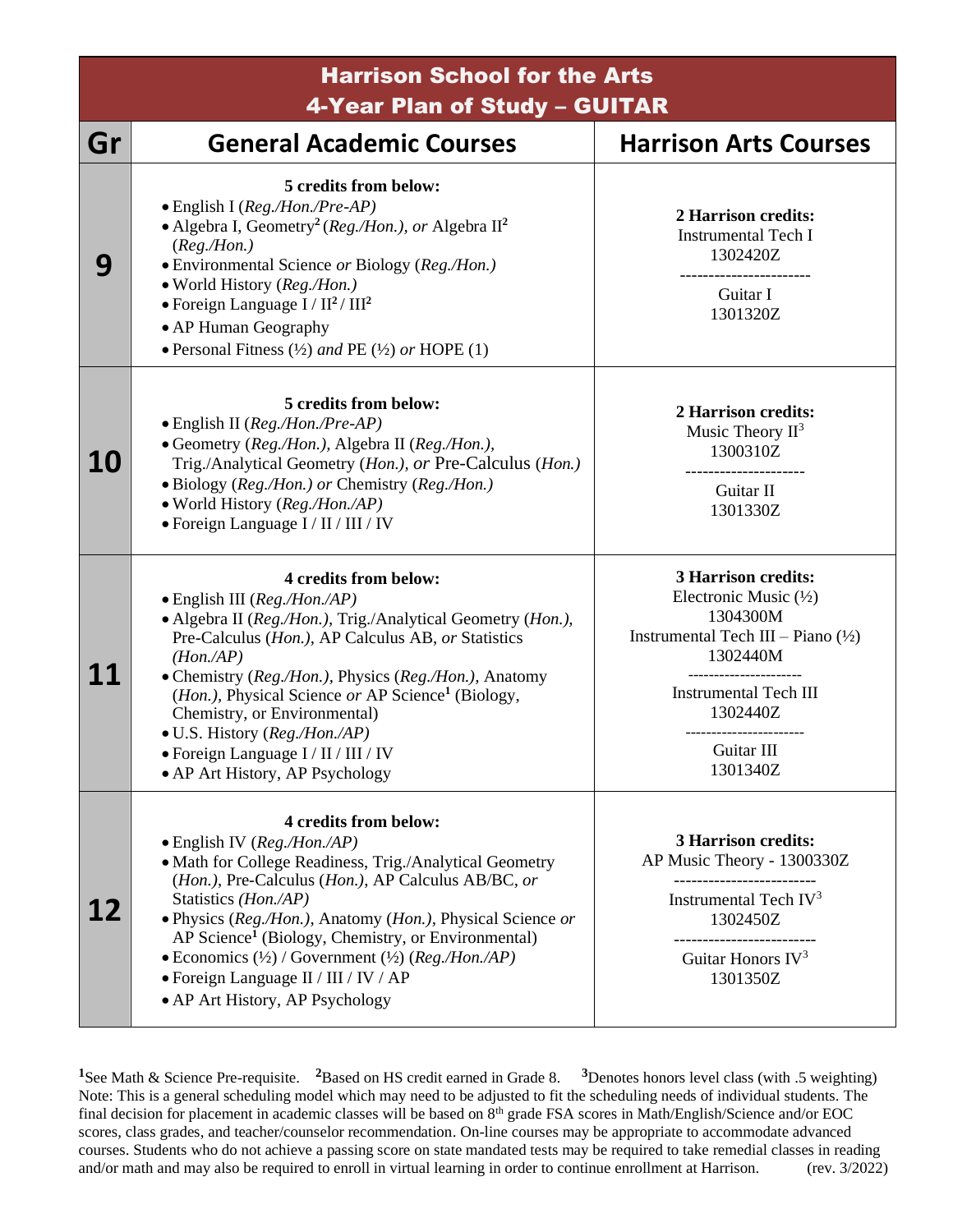Harrison School for the Arts 4-Year Plan of Study – JAZZ **Gr General Academic Courses Harrison Arts Courses 9 5 credits from below:** • English I (*Reg./Hon./Pre-AP)* • Algebra I, Geometry**<sup>2</sup>** (*Reg./Hon.), or* Algebra II**<sup>2</sup>** (*Reg./Hon.)* • Environmental Science *or* Biology (*Reg./Hon.)* • World History (*Reg./Hon.)* • Foreign Language I / II**<sup>2</sup>** / III**<sup>2</sup>** • AP Human Geography • Personal Fitness (½) *and* PE (½) *or* HOPE (1) **2 Harrison credits:** Instrumental Tech I 1302420Z --------------------- Jazz Ensemble I 1302500Z **10 5 credits from below:** • English II (*Reg./Hon./Pre-AP)* • Geometry (*Reg./Hon.),* Algebra II (*Reg./Hon.),* Trig./Analytical Geometry (*Hon.), or* Pre-Calculus (*Hon.)* • Biology (*Reg./Hon.) or* Chemistry (*Reg./Hon.)* • World History (*Reg./Hon./AP)* • Foreign Language I / II / III / IV **2 Harrison credits:** Instrumental Ensemble III Jazz Improvisation I 1302480Z --------------------- Jazz Ensemble II 1302510Z **11 4 credits from below:** • English III (*Reg./Hon./AP)* • Algebra II (*Reg./Hon.),* Trig./Analytical Geometry (*Hon.),* Pre-Calculus (*Hon.),* AP Calculus AB, *or* Statistics *(Hon./AP)* • Chemistry (*Reg./Hon.),* Physics (*Reg./Hon.),* Anatomy (*Hon.),* Physical Science *or* AP Science**<sup>1</sup>** (Biology, Chemistry, or Environmental) • U.S. History (*Reg./Hon./AP)* • Foreign Language I / II / III / IV • AP Art History, AP Psychology **3 Harrison credits:** Music Theory II<sup>3</sup> 1300310Z --------------------- Instrumental Ensemble IV 3 Jazz Improvisation II 1302490Z ---------------------- Jazz Ensemble III 1302520Z **12 4 credits from below:** • English IV (*Reg./Hon./AP)* • Math for College Readiness, Trig./Analytical Geometry (*Hon.)*, Pre-Calculus (*Hon.)*, AP Calculus AB/BC*, or* Statistics *(Hon./AP)* • Physics (*Reg./Hon.),* Anatomy (*Hon.),* Physical Science *or*  AP Science**<sup>1</sup>** (Biology, Chemistry, or Environmental) • Economics (½) / Government (½) (*Reg./Hon./AP)* • Foreign Language II / III / IV / AP **3 Harrison credits:** Electronic Music (½) 1304300M Instrumental Tech III – Piano  $(\frac{1}{2})$ 1302440M --------------------- AP Music Theory - 1300330Z ---------------------- Jazz Honors IV<sup>3</sup>

• AP Art History, AP Psychology

1302530Z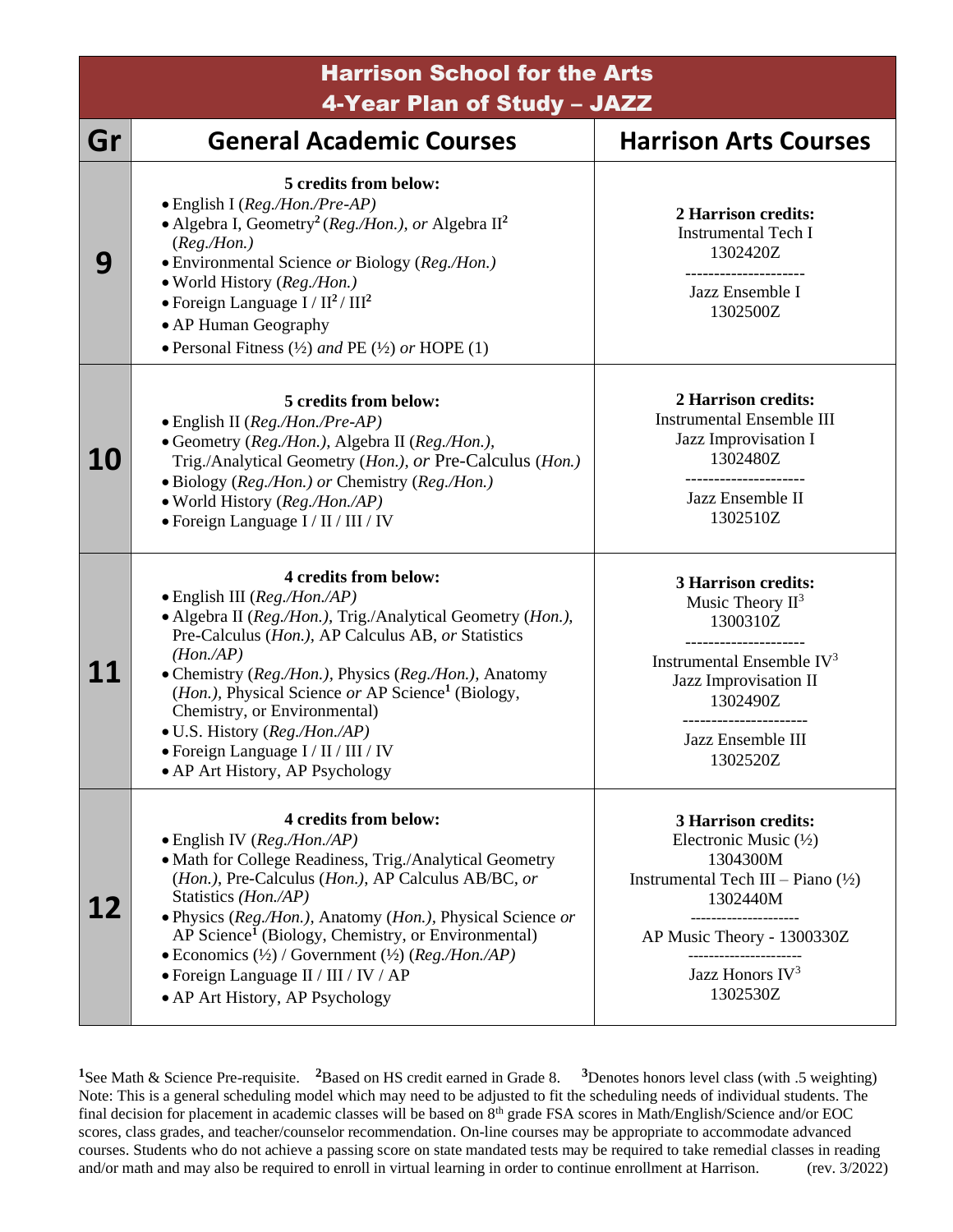|           | <b>Harrison School for the Arts</b><br>4-Year Plan of Study - MOTION PICTURE ARTS                                                                                                                                                                                                                                                                                                                                                                                                                     |                                                                                                                                                              |  |
|-----------|-------------------------------------------------------------------------------------------------------------------------------------------------------------------------------------------------------------------------------------------------------------------------------------------------------------------------------------------------------------------------------------------------------------------------------------------------------------------------------------------------------|--------------------------------------------------------------------------------------------------------------------------------------------------------------|--|
| Gr        | <b>General Academic Courses</b>                                                                                                                                                                                                                                                                                                                                                                                                                                                                       | <b>Harrison Arts Courses</b>                                                                                                                                 |  |
| 9         | 5 credits from below:<br>• English I (Reg./Hon./Pre-AP)<br>• Algebra I, Geometry <sup>2</sup> (Reg./Hon.), or Algebra $II^2$<br>(Reg. / Hon.)<br>• Environmental Science or Biology (Reg./Hon.)<br>· World History (Reg./Hon.)<br>• Foreign Language $I / II^2 / III^2$<br>• AP Human Geography<br>• Personal Fitness $(\frac{1}{2})$ and PE $(\frac{1}{2})$ or HOPE $(1)$                                                                                                                            | 2 Harrison credits:<br>Introduction to Film / DVT $13$<br>8201410Z<br>Digital Editing I / DVT $2^3$<br>8201420Z                                              |  |
| <b>10</b> | 5 credits from below:<br>$\bullet$ English II (Reg./Hon./Pre-AP)<br>• Geometry (Reg./Hon.), Algebra II (Reg./Hon.),<br>Trig./Analytical Geometry (Hon.), or Pre-Calculus (Hon.)<br>• Biology (Reg./Hon.) or Chemistry (Reg./Hon.)<br>· World History (Reg./Hon./AP)<br>• Foreign Language I / II / III / IV                                                                                                                                                                                           | 2 Harrison credits:<br>Screenwriting $I / DVT 33$<br>8201430Z<br>-----------------------<br>Digital Editing II / DVT $4^3$<br>8201440Z                       |  |
| 11        | 4 credits from below:<br>· English III (Reg./Hon./AP)<br>• Algebra II (Reg./Hon.), Trig./Analytical Geometry (Hon.),<br>Pre-Calculus (Hon.), AP Calculus AB, or Statistics<br>$(Hon.$ /AP)<br>• Chemistry (Reg./Hon.), Physics (Reg./Hon.), Anatomy<br>( <i>Hon.</i> ), Physical Science or AP Science <sup>1</sup> (Biology,<br>Chemistry, or Environmental)<br>· U.S. History (Reg./Hon./AP)<br>• Foreign Language I / II / III / IV<br>• AP Art History, AP Psychology                             | <b>3 Harrison credits:</b><br>Screenwriting II / DVT $5^3$<br>8201450Z<br>Cinematography / DVT $6^3$<br>8201460Z<br>Digital Editing III / TVPT 1<br>8201510Z |  |
| 12        | 4 credits from below:<br>$\bullet$ English IV ( <i>Reg./Hon./AP</i> )<br>· Math for College Readiness, Trig./Analytical Geometry<br>(Hon.), Pre-Calculus (Hon.), AP Calculus AB/BC, or<br>Statistics (Hon./AP)<br>· Physics (Reg./Hon.), Anatomy (Hon.), Physical Science or<br>AP Science <sup>1</sup> (Biology, Chemistry, or Environmental)<br>• Economics $(\frac{1}{2})$ / Government $(\frac{1}{2})$ (Reg./Hon./AP)<br>• Foreign Language II / III / IV / AP<br>• AP Art History, AP Psychology | <b>3 Harrison credits:</b><br>Screenwriting III / TVPT 2<br>8201520Z<br>Film III / TVPT $3^3$<br>8201530Z<br>Digital Editing IV / TVPT $4^3$<br>8201540Z     |  |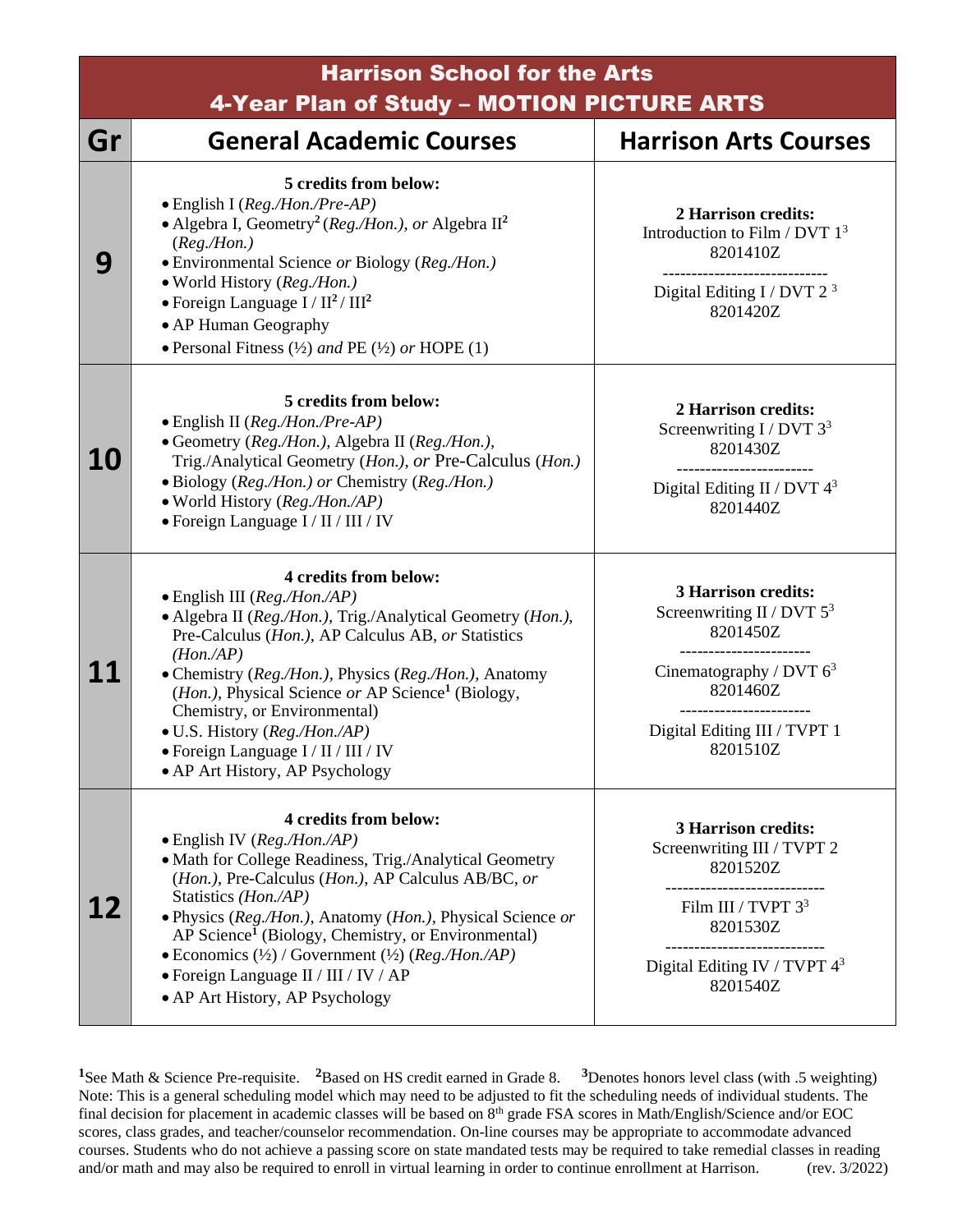| <b>Harrison School for the Arts</b><br>4-Year Plan of Study - MUSICAL THEATRE |                                                                                                                                                                                                                                                                                                                                                                                                                                                                                                    |                                                                                                                                                                      |
|-------------------------------------------------------------------------------|----------------------------------------------------------------------------------------------------------------------------------------------------------------------------------------------------------------------------------------------------------------------------------------------------------------------------------------------------------------------------------------------------------------------------------------------------------------------------------------------------|----------------------------------------------------------------------------------------------------------------------------------------------------------------------|
| Gr                                                                            | <b>General Academic Courses</b>                                                                                                                                                                                                                                                                                                                                                                                                                                                                    | <b>Harrison Arts Courses</b>                                                                                                                                         |
| 9                                                                             | 5 credits from below:<br>· English I (Reg./Hon./Pre-AP)<br>• Algebra I, Geometry <sup>2</sup> (Reg./Hon.), or Algebra $\mathbb{I}^2$<br>(Reg. / Hon.)<br>• Environmental Science or Biology (Reg./Hon.)<br>· World History (Reg./Hon.)<br>• Foreign Language $I / II^2 / III^2$<br>• AP Human Geography<br>• Personal Fitness $(\frac{1}{2})$ and PE $(\frac{1}{2})$ or HOPE $(1)$                                                                                                                 | 2 Harrison credits:<br>Acting I<br>0400370T<br>-----------------<br>Vocal Techniques I $(\frac{1}{2})$<br>1303400T<br>Dance Techniques I $(\frac{1}{2})$<br>0300310T |
| <b>10</b>                                                                     | 5 credits from below:<br>• English II (Reg./Hon./Pre-AP)<br>• Geometry (Reg./Hon.), Algebra II (Reg./Hon.),<br>Trig./Analytical Geometry (Hon.), or Pre-Calculus (Hon.)<br>• Biology (Reg./Hon.) or Chemistry (Reg./Hon.)<br>• World History (Reg./Hon./AP)<br>• Foreign Language I / II / III / IV                                                                                                                                                                                                | 2 Harrison credits:<br>Acting II<br>0400380T<br>Dance Techniques II $(\frac{1}{2})$<br>0300320T<br>Vocal Tech II $(\frac{1}{2})$<br>1303410T                         |
| 11                                                                            | 4 credits from below:<br>$\bullet$ English III ( <i>Reg./Hon./AP</i> )<br>• Algebra II (Reg./Hon.), Trig./Analytical Geometry (Hon.),<br>Pre-Calculus (Hon.), AP Calculus AB, or Statistics<br>$(Hon.$ /AP)<br>• Chemistry (Reg./Hon.), Physics (Reg./Hon.), Anatomy<br>( <i>Hon.</i> ), Physical Science or AP Science <sup>1</sup> (Biology,<br>Chemistry, or Environmental)<br>• U.S. History (Reg./Hon./AP)<br>· Foreign Language I / II / III / IV<br>• AP Art History, AP Psychology         | <b>3 Harrison credits:</b><br>Acting III<br>0400390T<br>Vocal Ensemble IV <sup>3</sup> - "World Choir"<br>1303470Z<br>Dance Techniques $III3$<br>0300330T            |
| 12                                                                            | 4 credits from below:<br>$\bullet$ English IV ( <i>Reg./Hon./AP</i> )<br>• Math for College Readiness, Trig./Analytical Geometry<br>(Hon.), Pre-Calculus (Hon.), AP Calculus AB/BC, or<br>Statistics ( <i>Hon./AP</i> )<br>· Physics (Reg./Hon.), Anatomy (Hon.), Physical Science or<br>AP Science <sup>1</sup> (Biology, Chemistry, or Environmental)<br>$\bullet$ Economics (½) / Government (½) ( $Reg$ ./Hon./AP)<br>• Foreign Language II / III / IV / AP<br>• AP Art History, AP Psychology | <b>3 Harrison credits:</b><br>Acting $IV^3$<br>0400400T<br>Vocal Techniques $IV3$<br>1303430T<br>---------------<br>Dance Choreography $II^3$<br>0300390Z            |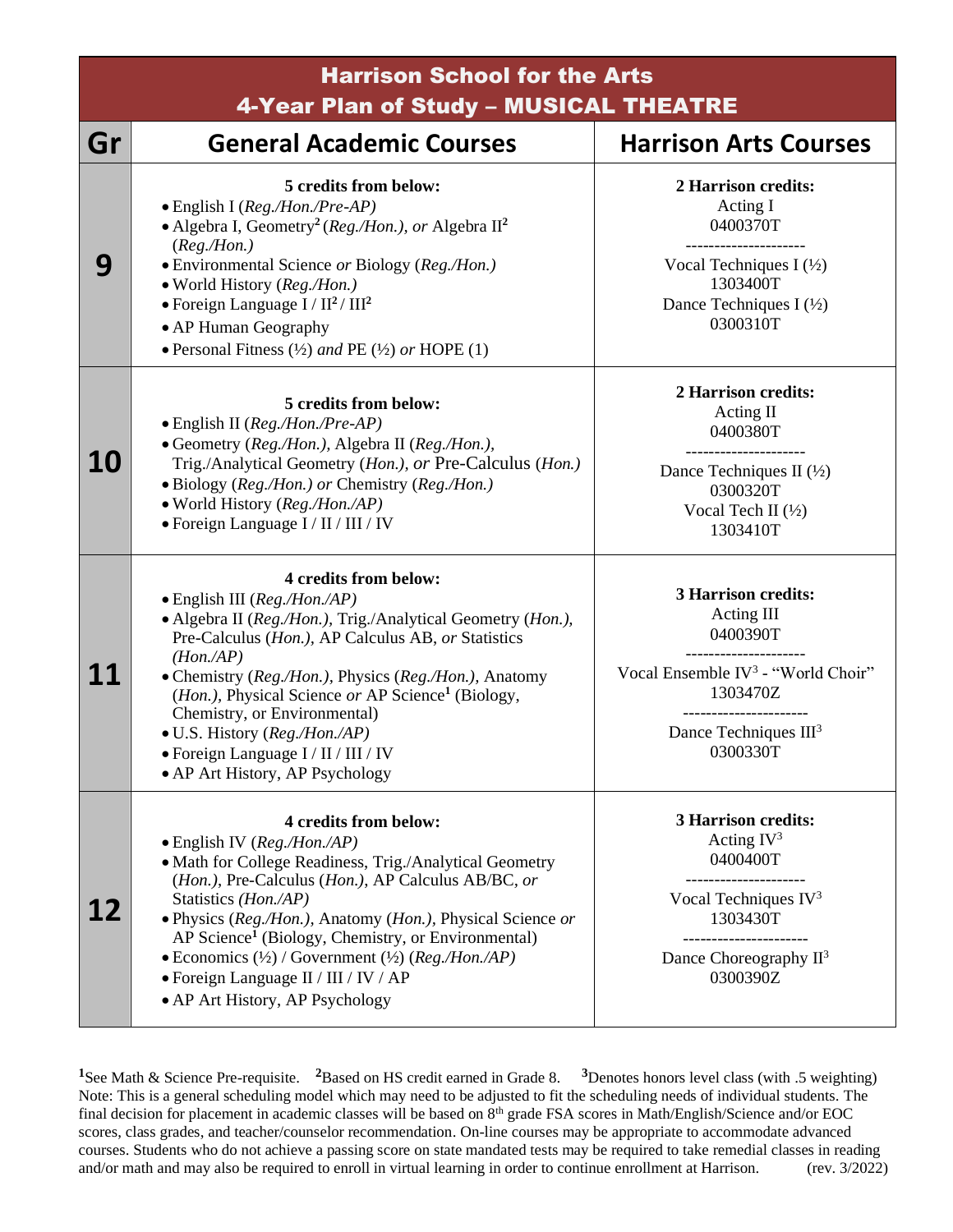| <b>Harrison School for the Arts</b><br>4-Year Plan of Study - ORCHESTRA |                                                                                                                                                                                                                                                                                                                                                                                                                                                                                           |                                                                                                                                                                                                                                                                                 |
|-------------------------------------------------------------------------|-------------------------------------------------------------------------------------------------------------------------------------------------------------------------------------------------------------------------------------------------------------------------------------------------------------------------------------------------------------------------------------------------------------------------------------------------------------------------------------------|---------------------------------------------------------------------------------------------------------------------------------------------------------------------------------------------------------------------------------------------------------------------------------|
| Gr                                                                      | <b>General Academic Courses</b>                                                                                                                                                                                                                                                                                                                                                                                                                                                           | <b>Harrison Arts Courses</b>                                                                                                                                                                                                                                                    |
| 9                                                                       | 5 credits from below:<br>· English I (Reg./Hon./Pre-AP)<br>• Algebra I, Geometry <sup>2</sup> (Reg./Hon.), or Algebra $\mathbb{H}^2$<br>(Reg. / Hon.)<br>· Environmental Science or Biology (Reg./Hon.)<br>• World History (Reg./Hon.)<br>$\bullet$ Foreign Language I / II <sup>2</sup> / III <sup>2</sup><br>• AP Human Geography<br>• Personal Fitness $(\frac{1}{2})$ and PE $(\frac{1}{2})$ or HOPE $(1)$                                                                            | 2 Harrison credits:<br><b>Instrumental Tech I</b><br>1302420Z (strings/winds)<br>Orchestra III<br>1302380Z                                                                                                                                                                      |
| <b>10</b>                                                               | 5 credits from below:<br>· English II (Reg./Hon./Pre-AP)<br>• Geometry (Reg./Hon.), Algebra II (Reg./Hon.),<br>Trig./Analytical Geometry (Hon.), or Pre-Calculus (Hon.)<br>• Biology (Reg./Hon.) or Chemistry (Reg./Hon.)<br>• World History (Reg./Hon./AP)<br>• Foreign Language I / II / III / IV                                                                                                                                                                                       | 2 Harrison credits:<br>Music Theory $II^3$<br>1300310Z<br>Orchestra IV<br>1302390Z                                                                                                                                                                                              |
|                                                                         | 4 credits from below:<br>$\bullet$ English III (Reg./Hon./AP)<br>• Algebra II (Reg./Hon.), Trig./Analytical Geometry (Hon.),<br>Pre-Calculus (Hon.), AP Calculus AB, or Statistics<br>$(Hon.$ /AP)<br>• Chemistry (Reg./Hon.), Physics (Reg./Hon.), Anatomy<br>( <i>Hon.</i> ), Physical Science or AP Science <sup>1</sup> (Biology,<br>Chemistry, or Environmental)<br>• U.S. History (Reg./Hon./AP)<br>$\bullet$ Foreign Language I / II / III / IV<br>• AP Art History, AP Psychology | <b>3 Harrison credits:</b><br>Electronic Music $(\frac{1}{2})$<br>1304300M<br>Instrumental Tech III – Piano $(\frac{1}{2})$<br>1302440M<br>___________________<br><b>Instrumental Ensemble III</b><br><b>Chamber Ensemble</b><br>1302480Z<br>Orchestra Honors $V^3$<br>1302400Z |
| 12                                                                      | 4 credits from below:<br>· English IV (Reg./Hon./AP)<br>• Math for College Readiness, Trig./Analytical Geometry<br>(Hon.), Pre-Calculus (Hon.), AP Calculus AB/BC, or<br>Statistics (Hon./AP)<br>• Physics (Reg./Hon.), Anatomy (Hon.), Physical Science or<br>AP Science <sup>1</sup> (Biology, Chemistry, or Environmental)<br>• Economics $(\frac{1}{2})$ / Government $(\frac{1}{2})$ (Reg./Hon./AP)<br>• Foreign Language II / III / IV / AP<br>• AP Art History, AP Psychology      | <b>3 Harrison credits:</b><br>AP Music Theory - 1300330Z<br>Instrumental Ensemble $IV3$<br><b>Chamber Ensemble</b><br>1302490Z<br>Orchestra Honors VI <sup>3</sup><br>1302410Z                                                                                                  |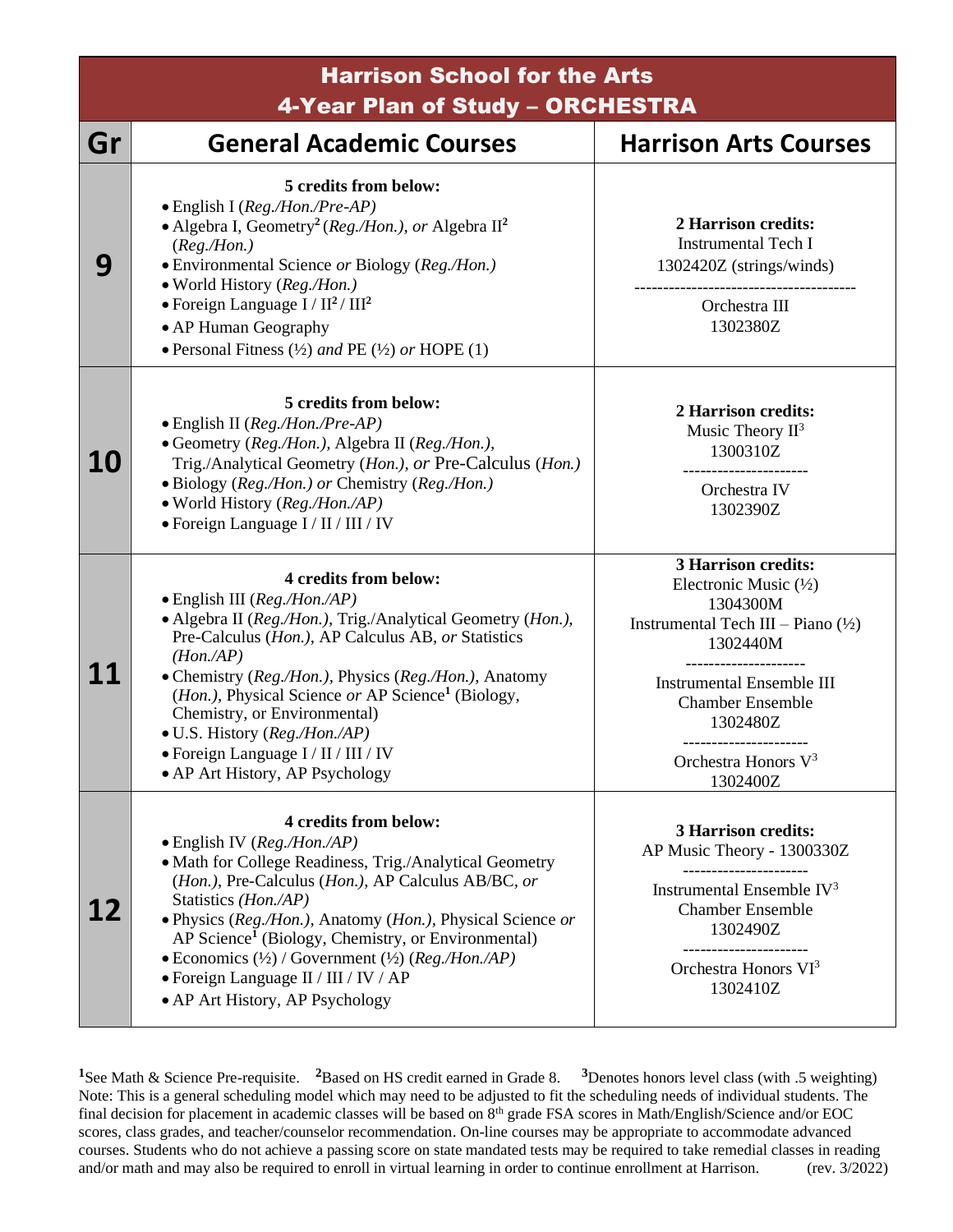Harrison School for the Arts 4-Year Plan of Study – PIANO

| Gr | <b>General Academic Courses</b>                                                                                                                                                                                                                                                                                                                                                                                                                                                                       | <b>Harrison Arts Courses</b>                                                                                                                                                                                                           |
|----|-------------------------------------------------------------------------------------------------------------------------------------------------------------------------------------------------------------------------------------------------------------------------------------------------------------------------------------------------------------------------------------------------------------------------------------------------------------------------------------------------------|----------------------------------------------------------------------------------------------------------------------------------------------------------------------------------------------------------------------------------------|
| 9  | 5 credits from below:<br>$\bullet$ English I ( <i>Reg./Hon./Pre-AP</i> )<br>• Algebra I, Geometry <sup>2</sup> (Reg./Hon.), or Algebra $\mathbb{H}^2$<br>(Reg. / Hon.)<br>• Environmental Science or Biology (Reg./Hon.)<br>• World History (Reg./Hon.)<br>• Foreign Language $I / II^2 / III^2$<br>• AP Human Geography<br>• Personal Fitness $(\frac{1}{2})$ and PE $(\frac{1}{2})$ or HOPE $(1)$                                                                                                   | 2 Harrison credits:<br><b>Instrumental Tech I</b><br>1302420Z<br>Keyboard I<br>1301360Z                                                                                                                                                |
| 10 | 5 credits from below:<br>$\bullet$ English II (Reg./Hon./Pre-AP)<br>• Geometry (Reg./Hon.), Algebra II (Reg./Hon.),<br>Trig./Analytical Geometry (Hon.), or Pre-Calculus (Hon.)<br>• Biology (Reg./Hon.) or Chemistry (Reg./Hon.)<br>• World History (Reg./Hon./AP)<br>• Foreign Language I / II / III / IV                                                                                                                                                                                           | 2 Harrison credits:<br>Music Theory $II^3$<br>1300310Z<br>Keyboard II<br>1301370Z                                                                                                                                                      |
|    | 4 credits from below:<br>$\bullet$ English III ( <i>Reg./Hon./AP</i> )<br>• Algebra II (Reg./Hon.), Trig./Analytical Geometry (Hon.),<br>Pre-Calculus (Hon.), AP Calculus AB, or Statistics<br>$(Hon.$ /AP)<br>• Chemistry (Reg./Hon.), Physics (Reg./Hon.), Anatomy<br>( <i>Hon.</i> ), Physical Science or AP Science <sup>1</sup> (Biology,<br>Chemistry, or Environmental)<br>• U.S. History (Reg./Hon./AP)<br>• Foreign Language I / II / III / IV<br>• AP Art History, AP Psychology            | <b>3 Harrison credits:</b><br>Electronic Music $(\frac{1}{2})$<br>1304300M<br>Instrumental Tech III – Guitar $(\frac{1}{2})$<br>1302440M<br><b>Instrumental Ensemble III</b><br>Piano Ensemble<br>1302480Z<br>Keyboard III<br>1301380Z |
| 12 | 4 credits from below:<br>$\bullet$ English IV ( <i>Reg./Hon./AP</i> )<br>• Math for College Readiness, Trig./Analytical Geometry<br>(Hon.), Pre-Calculus (Hon.), AP Calculus AB/BC, or<br>Statistics (Hon./AP)<br>· Physics (Reg./Hon.), Anatomy (Hon.), Physical Science or<br>AP Science <sup>1</sup> (Biology, Chemistry, or Environmental)<br>• Economics $(\frac{1}{2})$ / Government $(\frac{1}{2})$ (Reg./Hon./AP)<br>• Foreign Language II / III / IV / AP<br>• AP Art History, AP Psychology | <b>3 Harrison credits:</b><br>AP Music Theory - 1300330Z<br>Instrumental Ensemble $IV3$<br>Piano Ensemble<br>1302490Z<br>Keyboard Honors $IV3$<br>1301390Z                                                                             |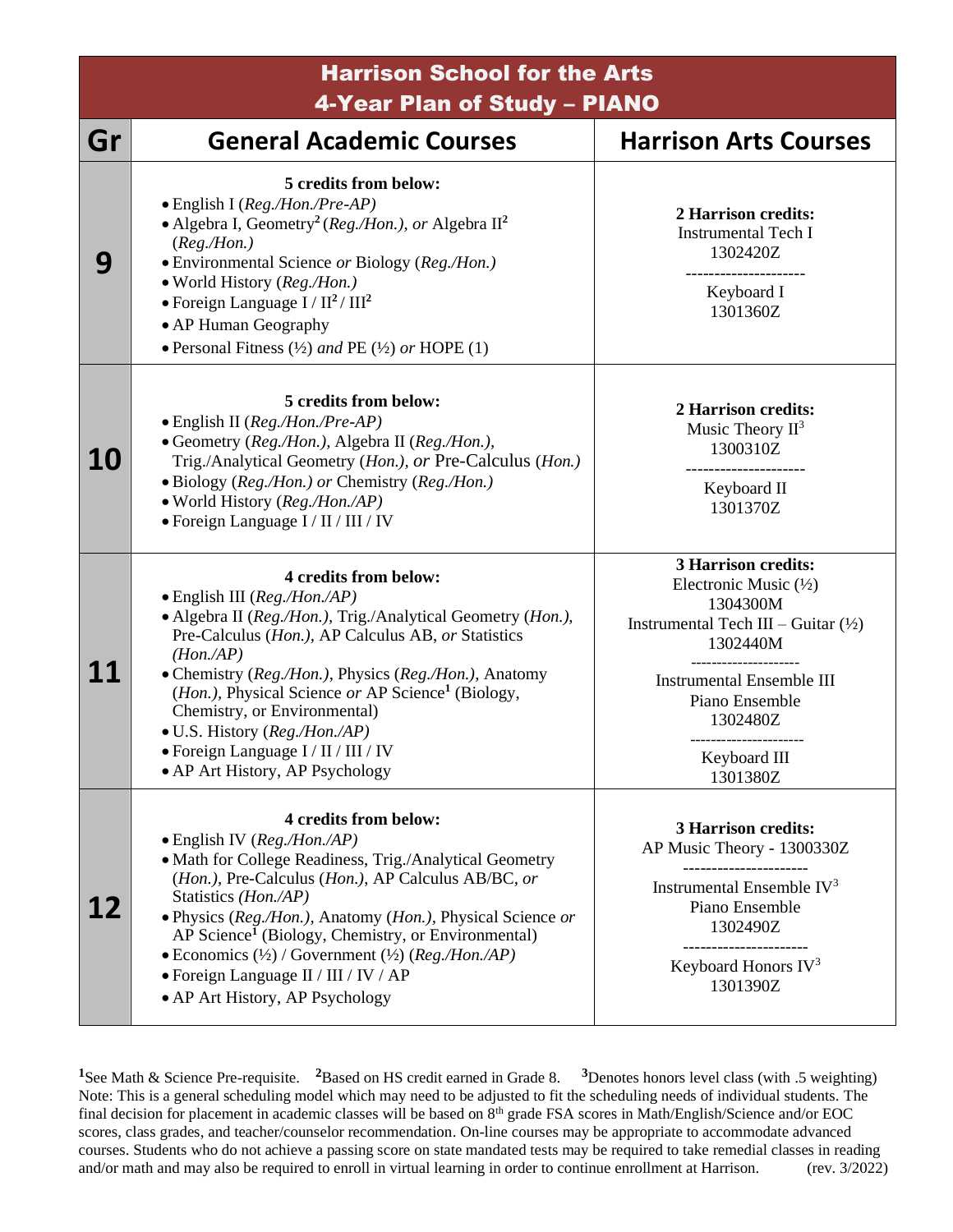| <b>Harrison School for the Arts</b><br>4-Year Plan of Study - TECHNICAL THEATRE |                                                                                                                                                                                                                                                                                                                                                                                                                                                                                              |                                                                                                                                                                                           |
|---------------------------------------------------------------------------------|----------------------------------------------------------------------------------------------------------------------------------------------------------------------------------------------------------------------------------------------------------------------------------------------------------------------------------------------------------------------------------------------------------------------------------------------------------------------------------------------|-------------------------------------------------------------------------------------------------------------------------------------------------------------------------------------------|
| Gr                                                                              | <b>General Academic Courses</b>                                                                                                                                                                                                                                                                                                                                                                                                                                                              | <b>Harrison Arts Courses</b>                                                                                                                                                              |
| 9                                                                               | 5 credits from below:<br>· English I (Reg./Hon./Pre-AP)<br>• Algebra I, Geometry <sup>2</sup> (Reg./Hon.), or Algebra $\mathbb{I}^2$<br>(Reg. / Hon.)<br>• Environmental Science or Biology (Reg./Hon.)<br>· World History (Reg./Hon.)<br>• Foreign Language $I / II^2 / III^2$                                                                                                                                                                                                              | 2 Harrison credits:<br>Acting I<br>0400370Z<br>Stagecraft I<br>0400410Z                                                                                                                   |
|                                                                                 | • AP Human Geography<br>• Personal Fitness $(\frac{1}{2})$ and PE $(\frac{1}{2})$ or HOPE $(1)$                                                                                                                                                                                                                                                                                                                                                                                              |                                                                                                                                                                                           |
| <b>10</b>                                                                       | 5 credits from below:<br>$\bullet$ English II (Reg./Hon./Pre-AP)<br>• Geometry (Reg./Hon.), Algebra II (Reg./Hon.),<br>Trig./Analytical Geometry (Hon.), or Pre-Calculus (Hon.)<br>• Biology (Reg./Hon.) or Chemistry (Reg./Hon.)<br>• World History (Reg./Hon./AP)<br>• Foreign Language I / II / III / IV                                                                                                                                                                                  | 2 Harrison credits:<br>Design and Production:<br>Scenery/Props<br>0400407Z<br>Stagecraft II<br>0400420Z                                                                                   |
| <b>11</b>                                                                       | 4 credits from below:<br>$\bullet$ English III (Reg./Hon./AP)<br>• Algebra II (Reg./Hon.), Trig./Analytical Geometry (Hon.),<br>Pre-Calculus (Hon.), AP Calculus AB, or Statistics<br>$(Hon.$ /AP)<br>• Chemistry (Reg./Hon.), Physics (Reg./Hon.), Anatomy<br>( <i>Hon.</i> ), Physical Science or AP Science <sup>1</sup> (Biology,<br>Chemistry, or Environmental)<br>· U.S. History (Reg./Hon./AP)<br>$\bullet$ Foreign Language I / II / III / IV<br>• AP Art History, AP Psychology    | <b>3 Harrison credits:</b><br>Theatre 3 Hon.<br>0400330Z<br>----------------------<br>Theatre History $II^3$<br>0400360Z<br>Stagecraft III<br>0400430Z                                    |
| 12                                                                              | 4 credits from below:<br>$\bullet$ English IV (Reg./Hon./AP)<br>• Math for College Readiness, Trig./Analytical Geometry<br>(Hon.), Pre-Calculus (Hon.), AP Calculus AB/BC, or<br>Statistics (Hon./AP)<br>· Physics (Reg./Hon.), Anatomy (Hon.), Physical Science or<br>AP Science <sup>1</sup> (Biology, Chemistry, or Environmental)<br>• Economics $(\frac{1}{2})$ / Government $(\frac{1}{2})$ (Reg./Hon./AP)<br>• Foreign Language II / III / IV / AP<br>• AP Art History, AP Psychology | <b>3 Harrison credits:</b><br>Theatrical Directing $II^3$<br>0400510Z<br>Theatre IV Honors <sup>3</sup><br><b>Senior Production</b><br>0400340Z<br>Stagecraft IV <sup>3</sup><br>0400440Z |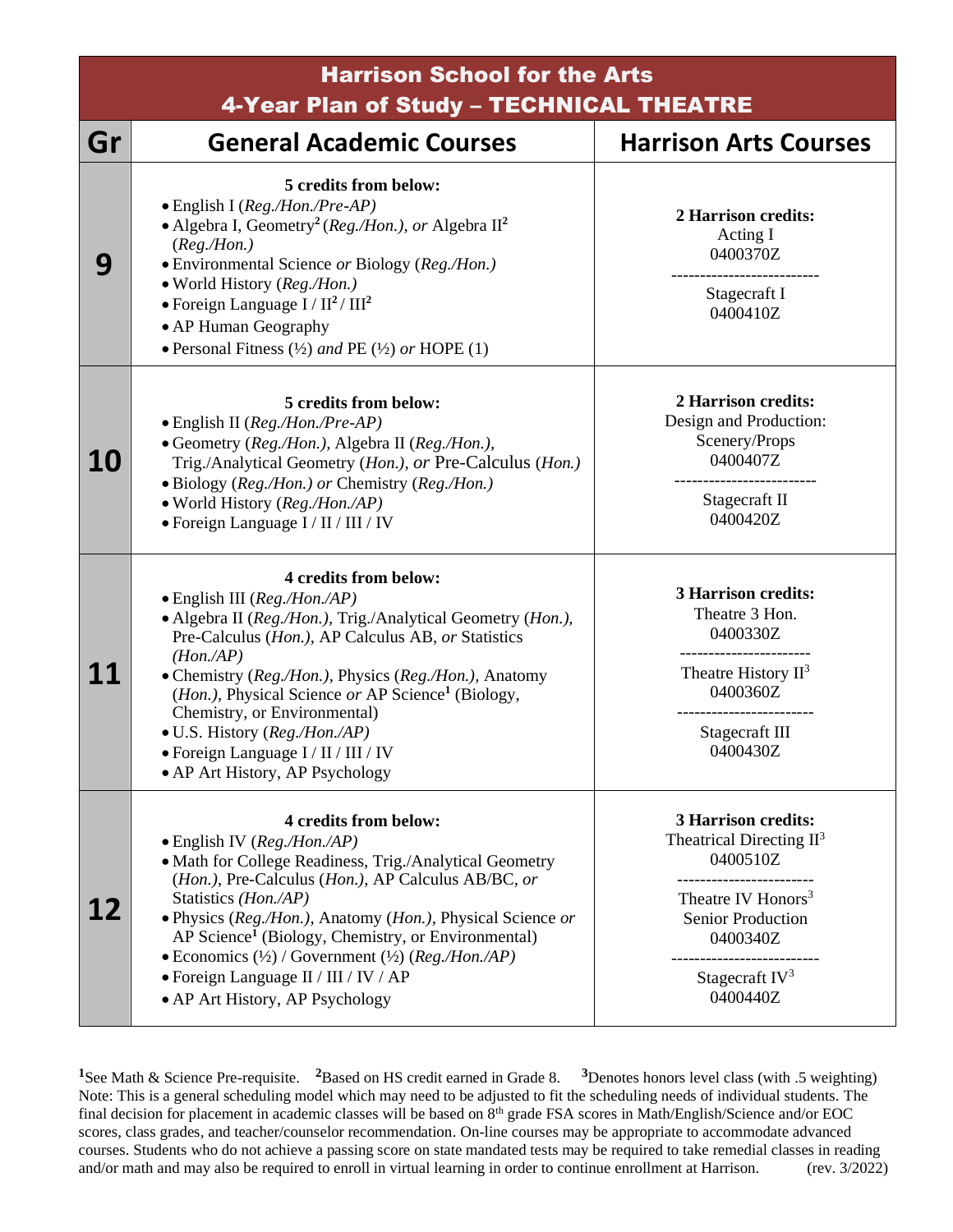## Harrison School for the Arts 4-Year Plan of Study – THEATRE

| Gr        | -- - - <b>---</b> - -<br><b>General Academic Courses</b>                                                                                                                                                                                                                                                                                                                                                                                                                                     | <b>Harrison Arts Courses</b>                                                                                                                                                                                  |
|-----------|----------------------------------------------------------------------------------------------------------------------------------------------------------------------------------------------------------------------------------------------------------------------------------------------------------------------------------------------------------------------------------------------------------------------------------------------------------------------------------------------|---------------------------------------------------------------------------------------------------------------------------------------------------------------------------------------------------------------|
| 9         | 5 credits from below:<br>· English I (Reg./Hon./Pre-AP)<br>• Algebra I, Geometry <sup>2</sup> (Reg./Hon.), or Algebra $\mathbb{H}^2$<br>(Reg. / Hon.)<br>• Environmental Science or Biology (Reg./Hon.)<br>• World History (Reg./Hon.)<br>$\bullet$ Foreign Language I / II <sup>2</sup> / III <sup>2</sup><br>• AP Human Geography<br>• Personal Fitness $(\frac{1}{2})$ and PE $(\frac{1}{2})$ or HOPE $(1)$                                                                               | 2 Harrison credits:<br>Acting I<br>0400370Z<br>Stagecraft I<br>0400410Z                                                                                                                                       |
| <b>10</b> | 5 credits from below:<br>$\bullet$ English II (Reg./Hon./Pre-AP)<br>• Geometry (Reg./Hon.), Algebra II (Reg./Hon.),<br>Trig./Analytical Geometry (Hon.), or Pre-Calculus (Hon.)<br>• Biology (Reg./Hon.) or Chemistry (Reg./Hon.)<br>· World History (Reg./Hon./AP)<br>• Foreign Language I / II / III / IV                                                                                                                                                                                  | 2 Harrison credits:<br>Acting II<br>0400380Z<br>Vocal Tech I-Theatre<br>1303400M $(\frac{1}{2})$<br>Dance Tech I-Theatre<br>0300310Z $(\frac{1}{2})$                                                          |
| 11        | 4 credits from below:<br>$\bullet$ English III (Reg./Hon./AP)<br>• Algebra II (Reg./Hon.), Trig./Analytical Geometry (Hon.),<br>Pre-Calculus (Hon.), AP Calculus AB, or Statistics<br>$(Hon.$ /AP)<br>• Chemistry (Reg./Hon.), Physics (Reg./Hon.), Anatomy<br>( <i>Hon.</i> ), Physical Science or AP Science <sup>1</sup> (Biology,<br>Chemistry, or Environmental)<br>• U.S. History (Reg./Hon./AP)<br>· Foreign Language I / II / III / IV<br>• AP Art History, AP Psychology            | <b>3 Harrison credits:</b><br>Theatre History $II^3$<br>0400360Z<br>Acting III<br>0400390Z<br>Playwriting<br>1009350Z                                                                                         |
|           | 4 credits from below:<br>$\bullet$ English IV (Reg./Hon./AP)<br>• Math for College Readiness, Trig./Analytical Geometry<br>(Hon.), Pre-Calculus (Hon.), AP Calculus AB/BC, or<br>Statistics (Hon./AP)<br>· Physics (Reg./Hon.), Anatomy (Hon.), Physical Science or<br>AP Science <sup>1</sup> (Biology, Chemistry, or Environmental)<br>• Economics $(\frac{1}{2})$ / Government $(\frac{1}{2})$ (Reg./Hon./AP)<br>• Foreign Language II / III / IV / AP<br>• AP Art History, AP Psychology | <b>3 Harrison credits:</b><br>Acting $IV^3$<br>0400400Z<br>___________<br>Theatre IV Honors <sup>3</sup><br><b>Senior Production</b><br>0400340Z<br>--------------<br>Theatrical Directing $II^3$<br>0400510Z |